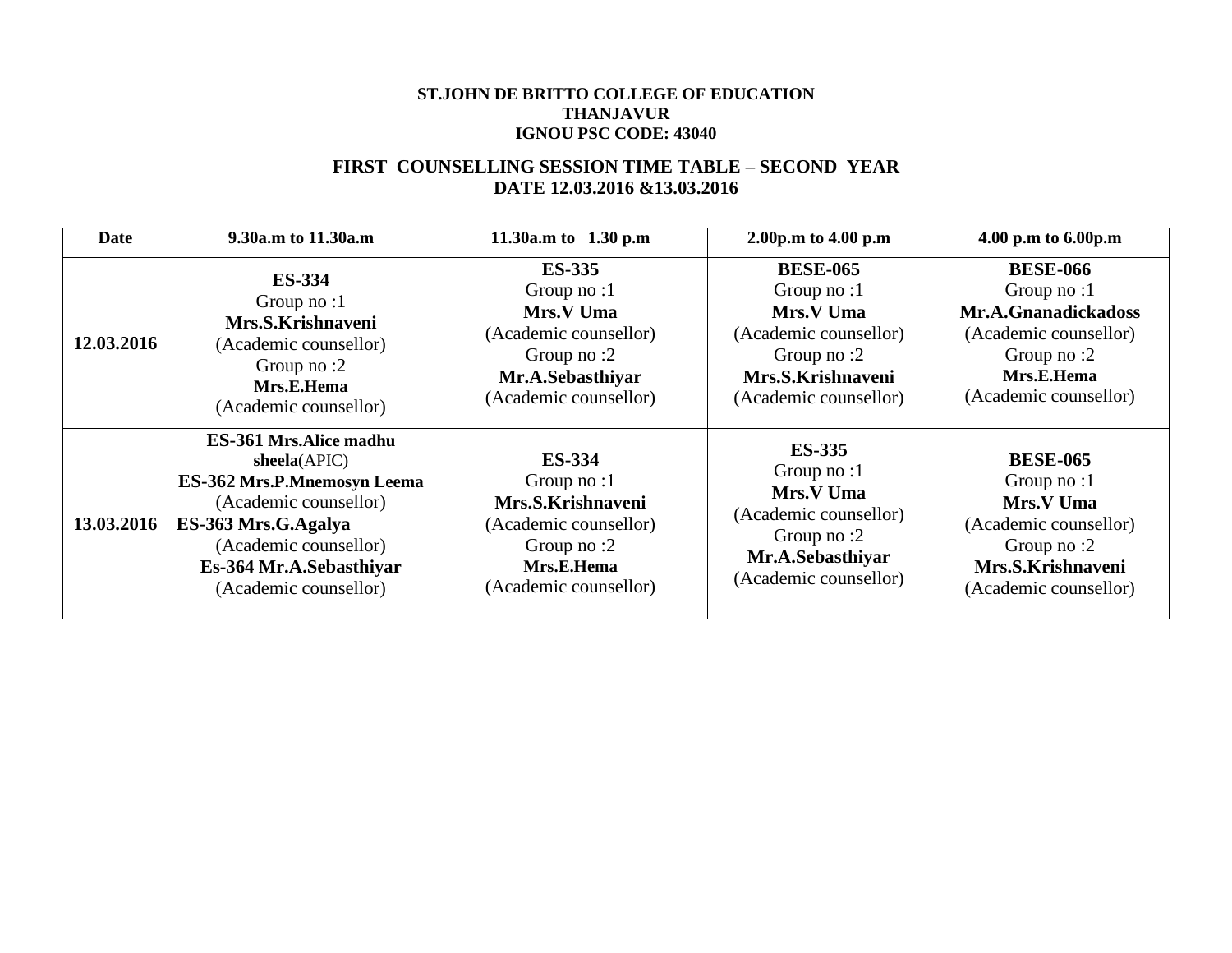#### **ST.JOHN DE BRITTO COLLEGE OF EDUCATION THANJAVUR IGNOU PSC CODE: 43040 SECOND COUNSELLING SESSION TIME TABLE – SECOND YEAR DATE 09.04.2016 &10.04.2016**

| <b>Date</b> | 9.30a.m to 11.00a.m                                                                                                                                                           | 11.30a.m to $1.00$ p.m                                                                                                                                                                                                                                                                                                                                                | 1.30p.m to 3.00 p.m                                                                                                                                                                                                                                                                                                                                                             | 3.30 p.m to 5.00p.m                                                                                                                                            |
|-------------|-------------------------------------------------------------------------------------------------------------------------------------------------------------------------------|-----------------------------------------------------------------------------------------------------------------------------------------------------------------------------------------------------------------------------------------------------------------------------------------------------------------------------------------------------------------------|---------------------------------------------------------------------------------------------------------------------------------------------------------------------------------------------------------------------------------------------------------------------------------------------------------------------------------------------------------------------------------|----------------------------------------------------------------------------------------------------------------------------------------------------------------|
| 09.04.2016  | <b>BESE-066 ADOLESCENCE</b><br><b>AND FAMILY EDUCATION</b><br>Group no:1<br>Mr.A.Gnanadickadoss<br>(Academic counsellor)<br>Group no:2<br>Mrs.E.Hema<br>(Academic counsellor) | <b>ES-361 EDUCATIONAL</b><br><b>TECHNOLOGY</b><br>Mrs.Alice madhu sheela(APIC)<br><b>ES-362 COMPUTER IN</b><br><b>EDUCATION</b><br><b>Mrs.P.Mnemosyn Leema</b><br>(Academic counsellor)<br><b>ES-363 GUIDANCE AND</b><br><b>COUNSELLING</b><br>Mrs.G.Agalya<br>(Academic counsellor)<br><b>Es-364 DISTANCE EDUCATION</b><br>Mr.A.Sebasthiyar<br>(Academic counsellor) | <b>ES-334 EDUCATION AND</b><br><b>SOCIETY</b><br>Group no:1<br>Mrs.S.Krishnaveni<br>(Academic counsellor)<br>Group no:2<br>Mrs.E.Hema<br>(Academic counsellor)                                                                                                                                                                                                                  | <b>ES-335 TEACHER AND</b><br><b>SCHOOL</b><br>Group no:1<br>Mrs.V Uma (Academic<br>counsellor)<br>Group no:2<br>Mr.A.Sebasthiyar<br>(Academic counsellor)      |
| 10.04.2016  | <b>BESE-065</b><br>Group no:1<br>Mrs.V Uma<br>(Academic counsellor)<br>Group no :2<br>Mrs.S.Krishnaveni<br>(Academic counsellor)                                              | <b>BESE-066 ADOLESCENCE</b><br>AND FAMILY EDUCATION<br>Group no:1<br>Mr.A.Gnanadickadoss<br>(Academic counsellor)<br>Group no:2<br>Mrs.E.Hema<br>(Academic counsellor)                                                                                                                                                                                                | <b>ES-361 EDUCATIONAL</b><br><b>TECHNOLOGY</b><br>Mrs.Alice madhu sheela(APIC)<br><b>ES-362 COMPUTER IN</b><br><b>EDUCATION</b><br><b>Mrs.P.Mnemosyn Leema</b><br>(Academic counsellor)<br><b>ES-363 GUIDANCE AND</b><br><b>COUNSELLING</b><br>Mrs.G.Agalya<br>(Academic counsellor)<br><b>Es-364 DISTANCE</b><br><b>EDUCATION</b><br>Mr.A.Sebasthiyar<br>(Academic counsellor) | <b>ES-334 EDUCATION AND</b><br><b>SOCIETY</b><br>Group no:1<br>Mrs.S.Krishnaveni<br>(Academic counsellor)<br>Group no:2<br>Mrs.E.Hema<br>(Academic counsellor) |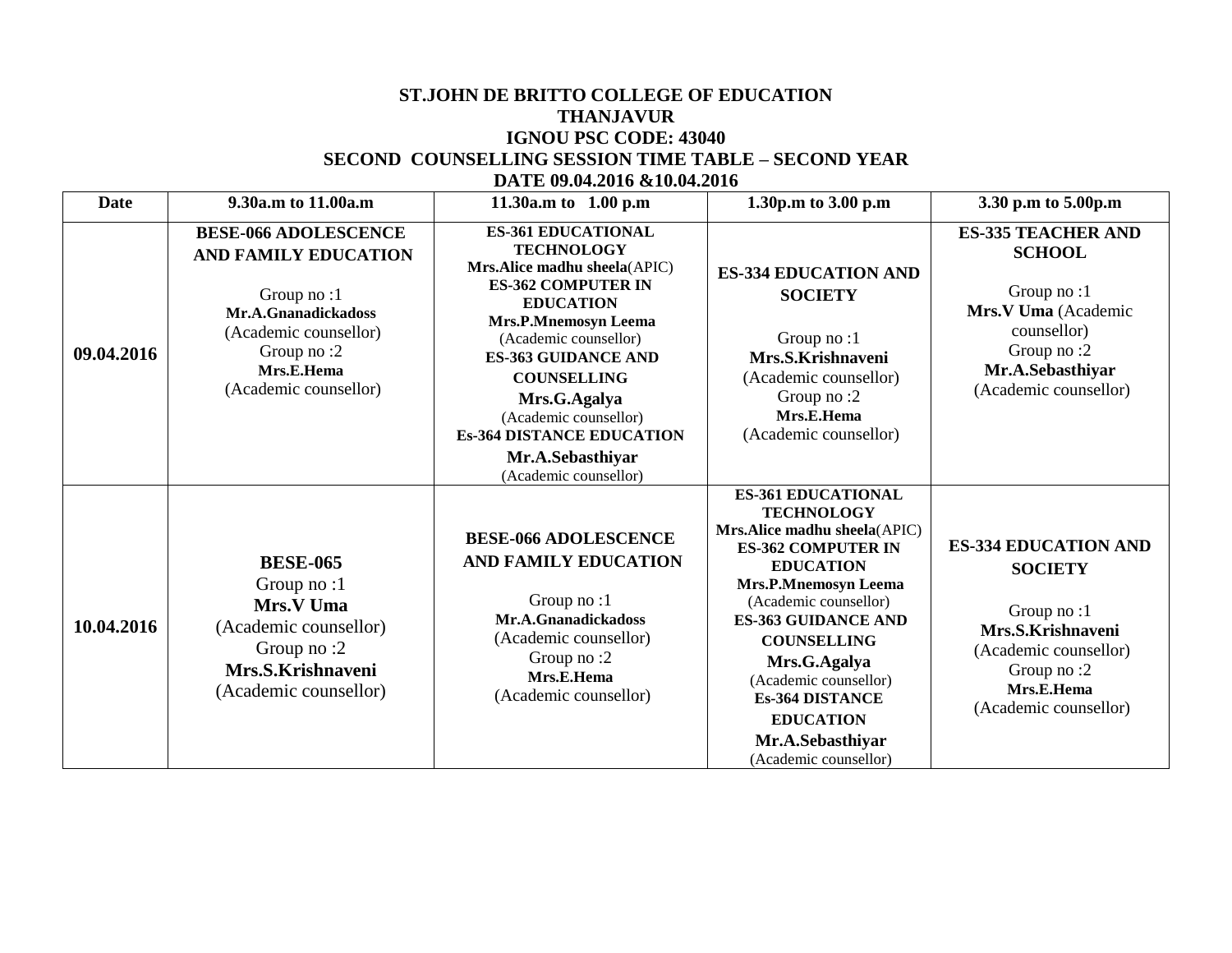#### **ST.JOHN DE BRITTO COLLEGE OF EDUCATION THANJAVUR IGNOU PSC CODE: 43040 THIRD COUNSELLING SESSION TIME TABLE – SECOND YEAR DATE 11.06.2016 & 12.06.2016**

| <b>Date</b> | 9.00a.m to 11.00a.m                                                                                                                                       | 11.15a.m to $1.00$ p.m                                                                                                                                       | 2.00p.m to 4.00 p.m                                                                                                                                                                                            | 4.00 p.m to 6.00p.m                                                                                                                                                                                                                                                                                                                                                             |
|-------------|-----------------------------------------------------------------------------------------------------------------------------------------------------------|--------------------------------------------------------------------------------------------------------------------------------------------------------------|----------------------------------------------------------------------------------------------------------------------------------------------------------------------------------------------------------------|---------------------------------------------------------------------------------------------------------------------------------------------------------------------------------------------------------------------------------------------------------------------------------------------------------------------------------------------------------------------------------|
| 11.06.2016  | <b>ES-335 TEACHER AND</b><br><b>SCHOOL</b><br>Group no:1<br>Mrs.V Uma<br>(Academic counsellor)<br>Group no:2<br>Mr.A.Sebasthiyar<br>(Academic counsellor) | <b>BESE-065 HIV AND AIDS</b><br><b>EDUCATION</b><br>Group no:1<br>Mrs.V Uma(Academic counsellor)<br>Group no:2<br>Mrs.S.Krishnaveni<br>(Academic counsellor) | <b>BESE-066</b><br><b>ADOLESCENCE</b><br><b>AND FAMILY</b><br><b>EDUCATION</b><br>Group no: $1$<br><b>Mrs.P.Mnemosyn Leema</b><br>(Academic counsellor)<br>Group no:2<br>Mrs.G.Agalya<br>(Academic counsellor) | <b>ES-361 EDUCATIONAL</b><br><b>TECHNOLOGY</b><br>Mrs.Alice madhu sheela(APIC)<br><b>ES-362 COMPUTER IN</b><br><b>EDUCATION</b><br><b>Mrs.P.Mnemosyn Leema</b><br>(Academic counsellor)<br><b>ES-363 GUIDANCE AND</b><br><b>COUNSELLING</b><br>Mrs.G.Agalya<br>(Academic counsellor)<br><b>Es-364 DISTANCE</b><br><b>EDUCATION</b><br>Mr.A.Sebasthiyar<br>(Academic counsellor) |
| 12.06.2016  | <b>ES-334</b><br>Group no:1<br>Mrs.S.Krishnaveni<br>(Academic counsellor)<br>Group no :2<br>Mrs.E.Hema<br>(Academic counsellor)                           | <b>ES-335</b><br>Group no: $1$<br>Mrs.V Uma<br>(Academic counsellor)<br>Group no:2<br>Mr.A.Sebasthiyar<br>(Academic counsellor)                              | <b>BESE-065</b><br>Group no: $1$<br>Mrs.V Uma<br>(Academic counsellor)<br>Group no:2<br>Mrs.S.Krishnaveni<br>(Academic counsellor)                                                                             | <b>BESE-066</b><br>Group no: $1$<br>Mr.A.Gnanadickadoss<br>(Academic counsellor)<br>Group no:2<br>Mrs.E.Hema<br>(Academic counsellor)                                                                                                                                                                                                                                           |

# **Signature of the programme in charge**